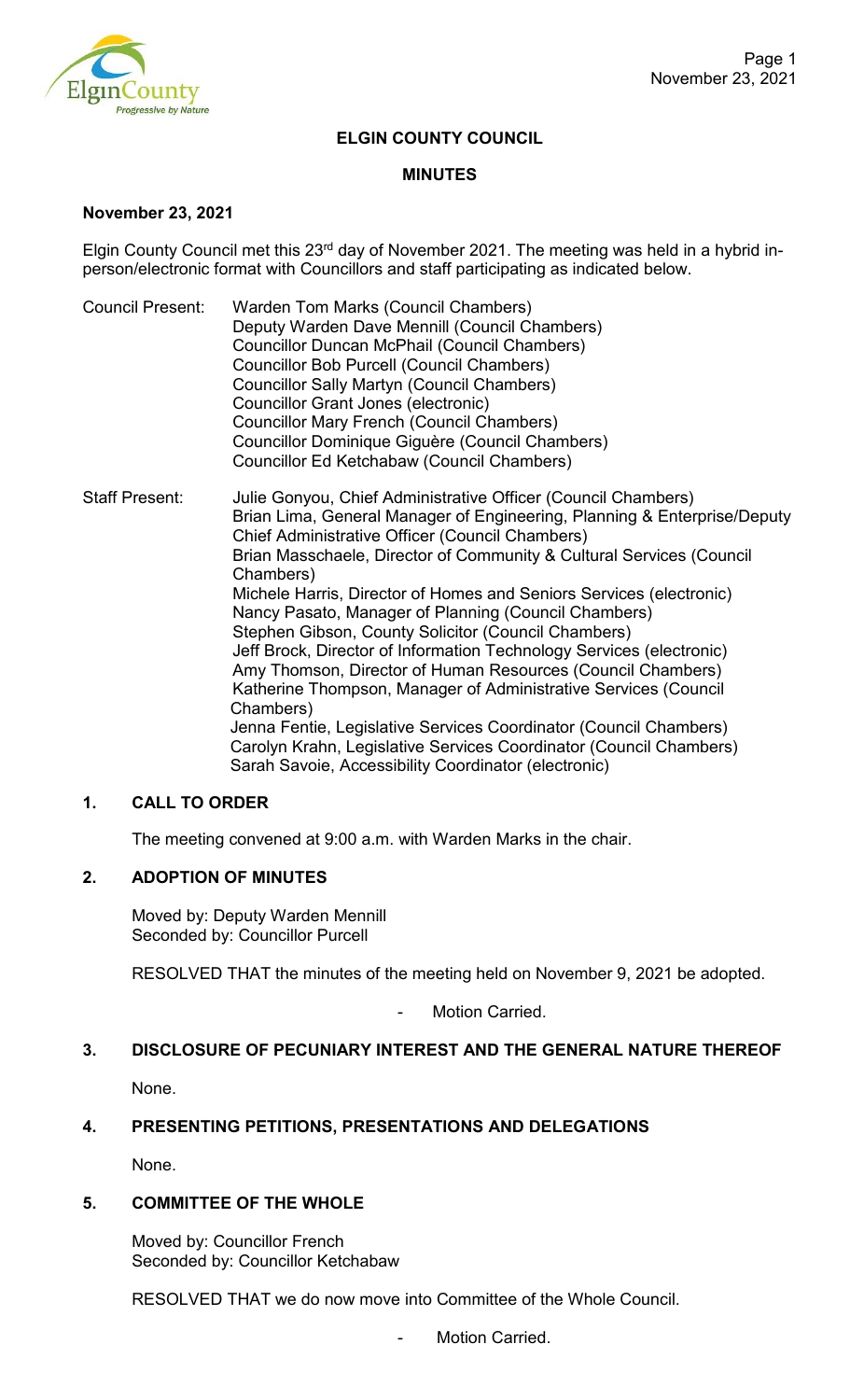## **Additional Reports**

Moved by: Deputy Warden Mennill Seconded by: Councillor McPhail

RESOLVED THAT County Council consider two additional reports titled "Appointment of Treasurer and Deputy Treasurer" and "Appointment of Deputy Clerk and Deputy Clerks (Alternate)" from the Chief Administrative Officer.

- Motion Carried.

## **6. REPORTS OF COUNCIL, OUTSIDE BOARDS AND STAFF**

#### 6.1 **Joint Multi-Year Accessibility Plan 2021 – 2026 – Accessibility Coordinator**

The Accessibility Coordinator presented the Joint Multi-Year Accessibility Plan 2021 – 2026 for County Council's review and approval.

Moved by: Councillor Jones Seconded by: Councillor Martyn

RESOLVED THAT the Joint Multi-Year Accessibility Plan 2021-2026 be approved for implementation; and

THAT the report titled "Joint Multi-Year Accessibility Plan 2021-2026" dated November 23, 2021 be received and filed.

Motion Carried.

### 6.2 **Library, Museum, and Archives Service Updates – September to November 2021 – Director of Community and Cultural Services**

The Director of Community and Cultural Services presented the service and project updates for Elgin County Library, Elgin County Museum, and Elgin County Archives for the period of September to November 2021 relative to the province's COVID-19 re-opening framework.

Moved by: Councillor Giguère Seconded by: Councillor Martyn

RESOLVED THAT the report titled "Library, Museum and Archives Service Updates – September to November 2021" dated November 23, 2021 from the Director of Community and Cultural Services be received and filed.

Motion Carried

## 6.3 **Meals on Wheels Agreement Elgin/WECHC – Director of Homes and Seniors Services**

The Director of Homes and Seniors Services presented the report seeking Council's approval for the execution of the Meals on Wheels Supply Agreement between Elgin County and the West Elgin Community Health Centre.

Moved by: Councillor Purcell Seconded by: Councillor Ketchabaw

RESOLVED THAT the report titled "Meals on Wheels Agreement Elgin/WECHC" dated November 15, 2021 from the Director of Homes and Seniors Services be received and filed; and

THAT Council authorize the Warden and Chief Administrative Officer to execute the agreement between Elgin and West Elgin Community Health Centre for the time period of January 5, 2022 to January 4, 2024.

Motion Carried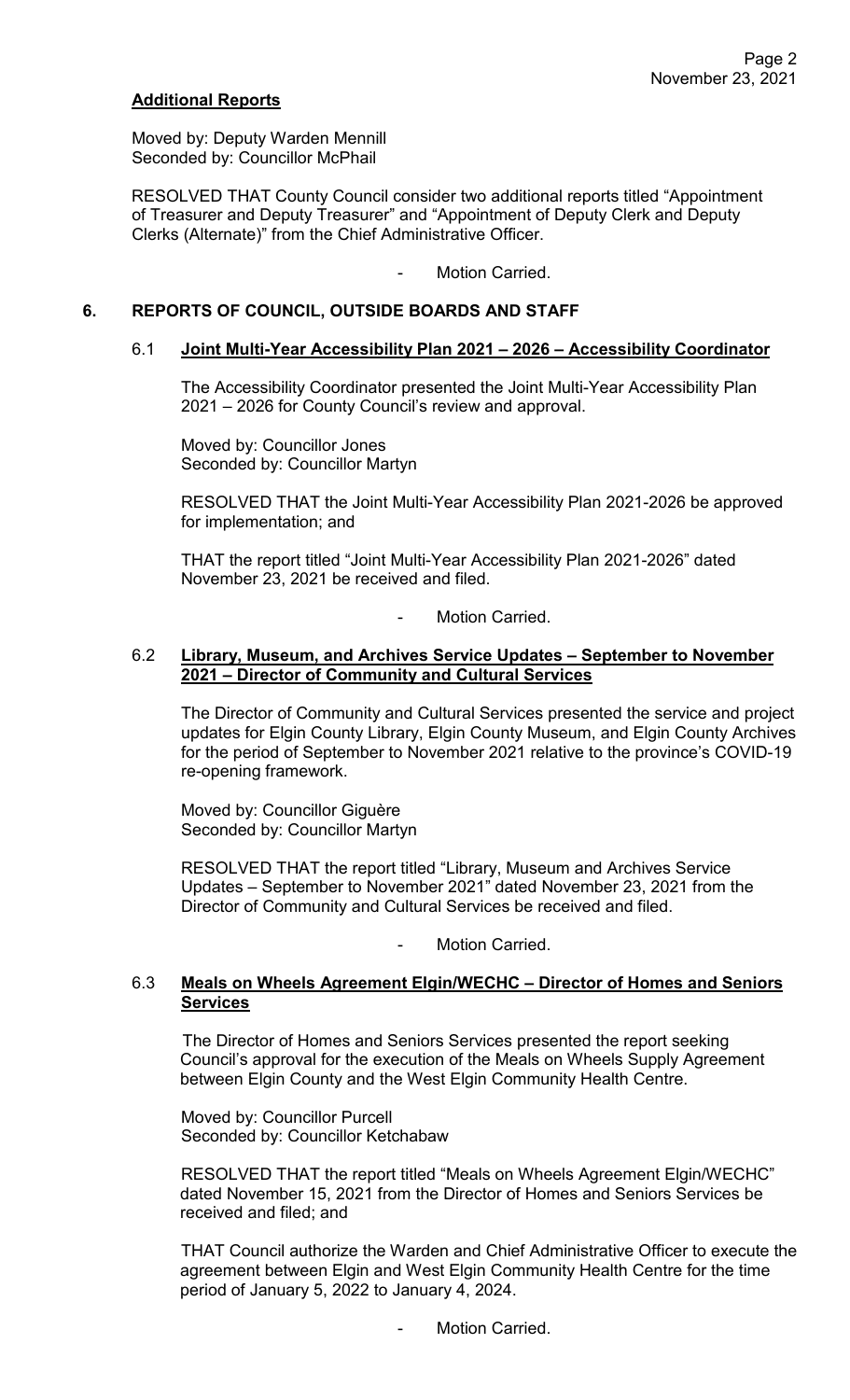### 6.4 **Compensation Review – RFP Award – Director of Human Resources**

The Director of Human Resources presented the report seeking Council's approval to award selection for the Compensation Review and Pay Equity Analysis of Non-Union Staff, County Councillors and Boards of Council Request for Proposal.

Moved by: Councillor McPhail Seconded by: Councillor Giguère

RESOLVED THAT the provision of consulting services associated with the Compensation Review and Pay Equity Analysis be awarded to Gallagher Benefits Services (Canada) Group Inc. in the amount of \$25,465 (excluding HST); and

THAT the Warden and Chief Administrative Officer be authorized to sign the supporting consulting service agreement.

Motion Carried.

### 6.5 **Organizational Culture Initiative – Update – Director of Human Resources**

The Director of Human Resources provided an update to County Council on the organizational culture work that is presently underway at the County of Elgin.

Moved by: Deputy Warden Mennill Seconded by: Councillor French

RESOLVED THAT the report titled "Organizational Culture Initiative -Update" dated November 17, 2021 from the Director of Human Resources be received and filed.

Motion Carried.

## 6.6 **Approval for Official Plan Amendment No. 10, Municipality of Central Elgin – Manager of Planning**

The Manager of Planning presented the report outlining the information required for County Council to consider granting approval to the Official Plan Amendment No. 10 to the Municipality of Central Elgin Official Plan, File No. CE OPA 10-21.

Moved by: Councillor Martyn Seconded by: Councillor Jones

RESOLVED THAT the Council of the Corporation of the County of Elgin approves Official Plan Amendment No. 10 to the Municipality of Central Elgin Official Plan, File No. CE OPA 10-21; and

THAT staff be directed to provide notice of this decision in accordance with the Planning Act.

#### Motion Carried.

## 6.7 **Draft Plan of Subdivision Craigholme Estates Phase 6, Municipality of Central Elgin – Manager of Planning**

The Manager of Planning presented the report outlining the information required for County Council to consider granting draft plan approval to the Draft Plan of Subdivision for Craigholme Estates Limited in the Municipality of Central Elgin.

Moved by: Councillor Martyn Seconded by: Councillor McPhail

RESOLVED THAT the Council of the Corporation of the County of Elgin grants draft plan approval to the Draft Plan of Subdivision for Craigholme Estates Limited in the Municipality of Central Elgin (Belmont) File No. 34T-CE1902; and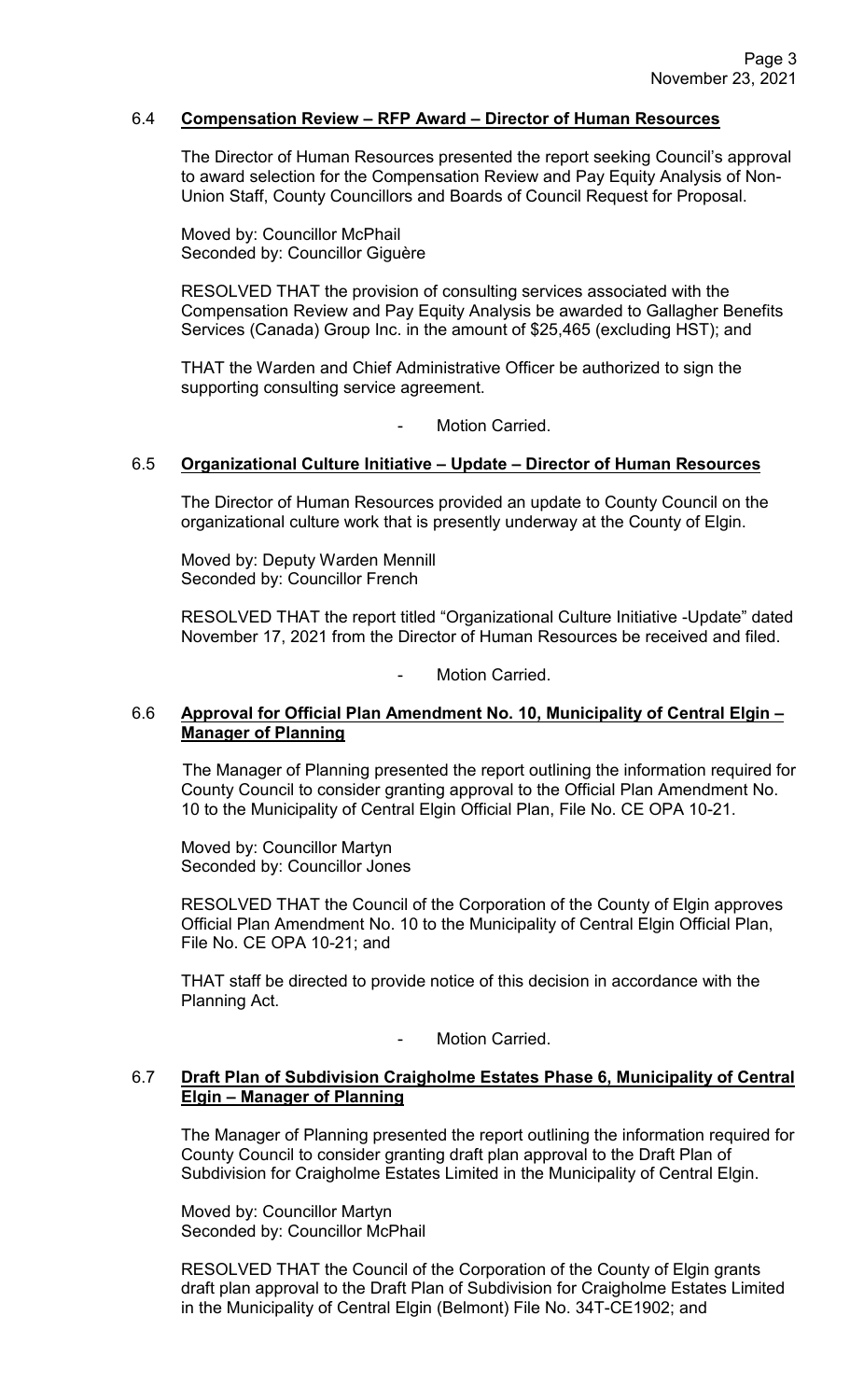THAT staff be directed to provide notice of this decision subject to the conditions of final approval in accordance with the Planning Act.

## Motion Carried.

## 6.8 **Bridge Weight By-law Amendments – General Manager of Engineering, Planning and Enterprise/Deputy CAO**

The General Manager of Engineering, Planning and Enterprise/Deputy CAO presented the report recommending amendments to the posted load limit postings on Fulton Bridge (B-23), Gillets Bridge (B-27), and Phillmore Bridge (B-49).

Moved by: Councillor Purcell Seconded by: Councillor Ketchabaw

RESOLVED THAT the report titled "Bridge Weight By-Law Amendments" dated November 23, 2021 from the General Manager of Engineering, Planning and Enterprise/Deputy CAO be deferred; and

THAT staff be directed to gather additional information regarding the classification and weight limits of bridges to be presented at a future meeting.

Motion Carried.

### 6.9 **Currie Road Pedestrian Crossing – Village of Dutton – General Manager of Engineering, Planning and Enterprise/Deputy CAO**

The General Manager of Engineering, Planning and Enterprise/Deputy CAO presented the report recommended that staff be directed to procure and install a Level 2 Type "C" Pedestrian Crossover on Currie Road (CR 8) at the intersection at Mary Street in the Village of Dutton.

Moved by: Councillor Purcell Seconded by: Councillor Jones

RESOLVED THAT the report titled "Currie Road Pedestrian Crossing – Village of Dutton" dated November 23, 2021 from the General Manager of Engineering, Planning and Enterprise/Deputy CAO be received and filed; and

 THAT staff be directed to procure and install a Level 2 Type "C" Pedestrian Crossover on Currie Road (CR 8) at the intersection at Mary Street in the Village of Dutton; and

THAT this project be included in the 2022 Capital Budget.

Motion Carried.

## 6.10 **Port Stanley Community Policing Requests – General Manager of Engineering, Planning and Enterprise/Deputy CAO**

The General Manager of Engineering, Planning and Enterprise/Deputy CAO presented the report recommending the implementation of a no-parking zone on Sunset Road.

Moved by: Deputy Warden Mennill Seconded by: Councillor Jones

RESOLVED THAT the report titled "Port Stanley Community Policing Requests" dated November 23, 2021 from the General Manager of Engineering, Planning and Enterprise/Deputy CAO be received and filed; and

THAT By-Law 20-05 Being a Consolidated By-Law for the Regulation of Traffic Including Parking on County Roads be amended to include: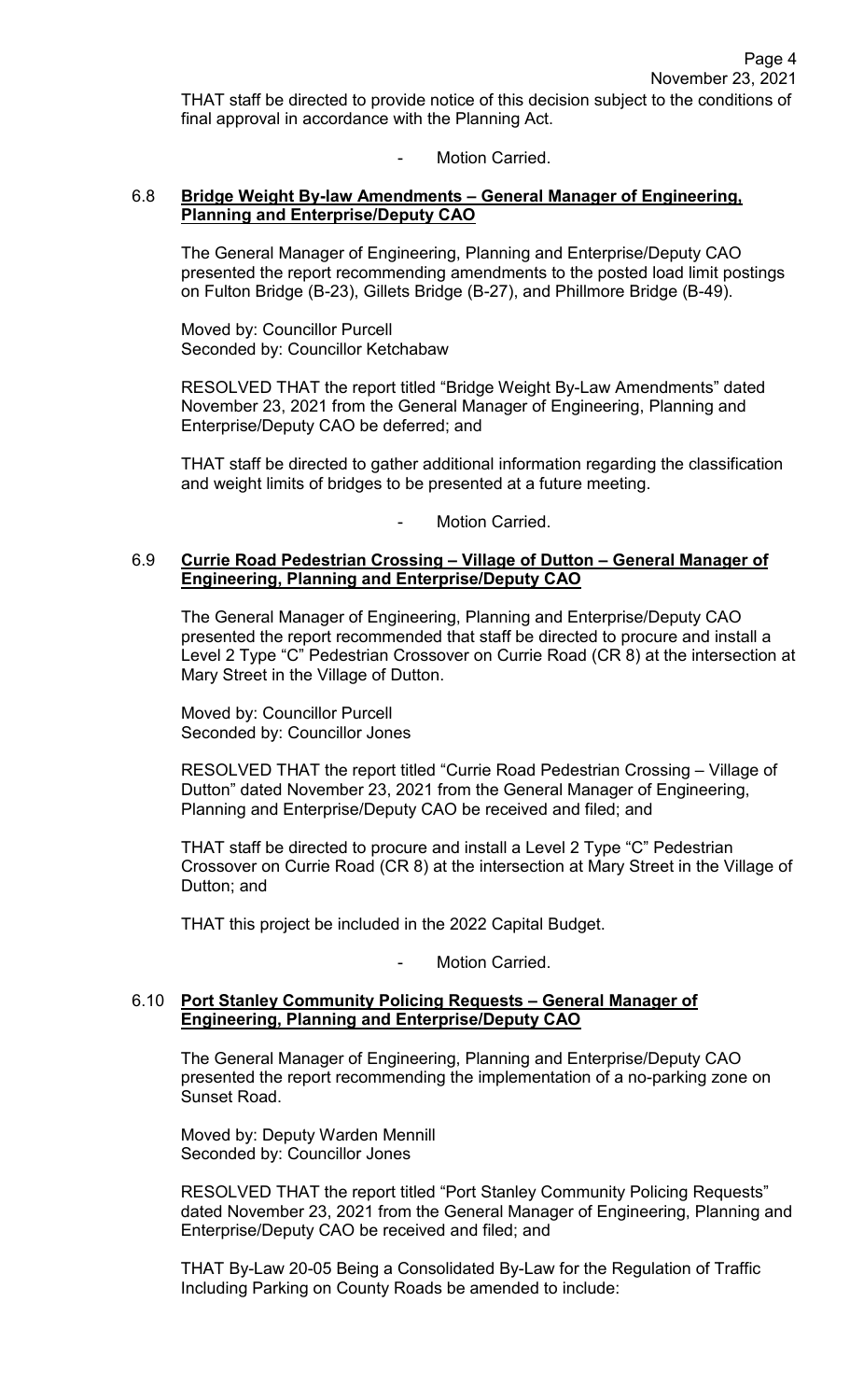Motion Carried.

## 6.11 **Request for Ambulance Donation – Chief Administrative Officer**

The Chief Administrative Officer presented the report seeking Council's consideration of the request from St. John's Ambulance for the donation of the surplus vehicle that is currently on loan to them.

Moved by: Councillor French Seconded by: Councillor Martyn

RESOLVED THAT Elgin County Council direct the Chief Administrative Officer to discuss the proposed donation of a surplus ambulance to St. John's Ambulance with the City of St. Thomas; and

THAT the Chief Administrative Officer be directed to provide a follow-up report including recommended next steps to County Council at a future meeting.

Motion Carried.

#### 6.12 **Proposed Amendments to By-Law No. 19-41 "To Regulate the Proceedings of the Municipal Council of the Corporation of the County of Elgin and to Repeal By-Law No. 18-38" – Chief Administrative Officer**

The Chief Administrative Officer presented the report recommending that Council consider clarifying and amending the procedures for the Inaugural Meeting and Annual Election of the Warden.

Moved by: Councillor McPhail Seconded by: Councillor Ketchabaw

RESOLVED THAT the report from the Chief Administrative Officer titled "Proposed Amendments to By-Law No. 19-41 'To Regulate the Proceedings in the Municipal Council of the Corporation of the County of Elgin and to Repeal By-Law No. 18-38'" be received and filed; and

THAT Council approve the proposed amendments as presented to By-Law 19-41 "To Regulate the Proceedings in the Municipal Council of the Corporation of the County of Elgin and to Repeal By-Law No. 18-38".

#### Motion Carried.

## 6.13 **Appointment of Deputy Clerk and Deputy Clerks (Alternate) – Chief Administrative Officer**

The Chief Administrative Officer presented the report to seek approval and authorization for a By-Law appointing a Deputy Clerk, a Deputy Clerk (alternate) and a Deputy Clerk (alternate) for the purpose of planning matters, in conformance with the *Municipal Act, 2001*, S.O. 2001, c. M. 25, as amended.

Moved by: Councillor Giguère Seconded by: Councillor Jones

RESOLVED THAT the report titled "Appointment of Deputy Clerk and Deputy Clerks (Alternate)" dated November 19, 2021 from the Chief Administrative Officer be received and filed; and

THAT Council approve and authorize By-Law No. 21-44 "BEING a By-Law to Appoint a Deputy Clerk and Deputy Clerks (Alternate) for the Corporation of the County of Elgin and to Repeal By-Law No. 20-30".

Motion Carried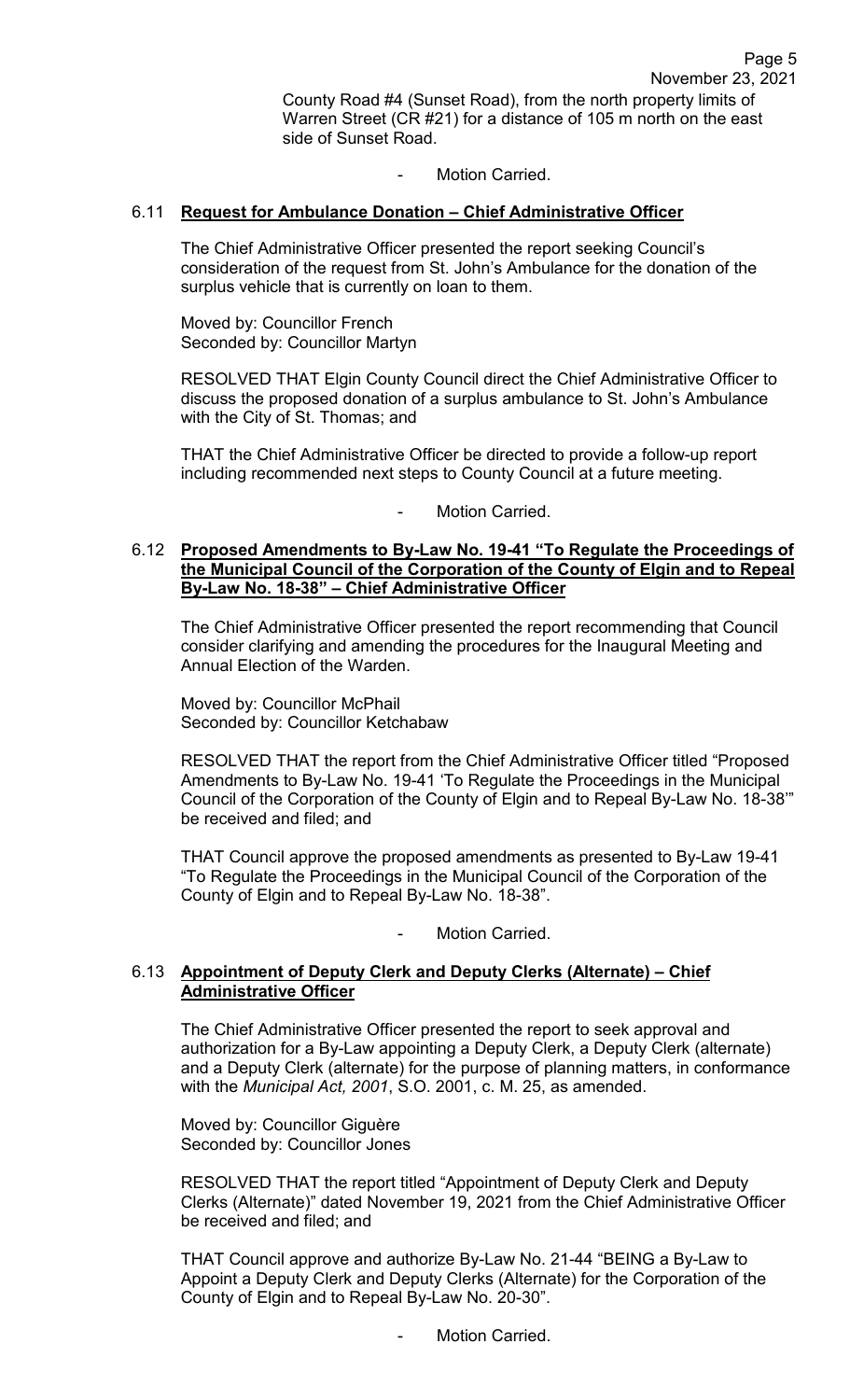### 6.14 **Appointment of Treasurer and Deputy Treasurer – Chief Administrative Officer**

The Chief Administrative Officer presented the report to seek approval and authorization for a By-Law appointing a Treasurer and Deputy Treasurer, in conformance with the *Municipal Act, 2001*, S.O. 2001, c. M. 25, as amended.

Moved by: Councillor McPhail Seconded by: Councillor Purcell

RESOLVED THAT the report titled "Appointment of Treasurer and Deputy Treasurer" dated November 19, 2021 from the Chief Administrative Officer be received and filed; and

THAT Council approve and authorize By-Law No. 21-45 "BEING a By-Law to Appoint a Treasurer and Deputy Treasurer for the Corporation of the County of Elgin and to Repeal By-Law No. 08-29 and By-Law No. 20-31.

Motion Carried.

# **7. COUNCIL CORRESPONDENCE**

## 7.1 **Items for Consideration**

None.

# 7.2 **Items for Information (Consent Agenda)**

7.2.1 Second Stage Housing with their Fall/Winter 2021 Newsletter.

Moved by: Councillor Giguère Seconded by: Councillor Jones

RESOLVED THAT Correspondence Item #7.2.1 be received and filed.

Motion Carried.

## **8. OTHER BUSINESS**

## 8.1 **Statements/Inquiries by Members**

Deputy Warden Mennill introduced and shared a video honouring Warden Marks that was presented at the Annual Warden's Banquet on Friday, November 19, 2021, and congratulated Warden Marks on a successful term as Elgin County Warden.

## 8.2 **Notice of Motion**

None.

## 8.3 **Matters of Urgency**

None.

## **9. CLOSED MEETING ITEMS**

Moved by: Councillor Martyn Seconded by: Councillor French

RESOLVED THAT we do now proceed into closed meeting session in accordance with the Municipal Act to discuss the following matters under Municipal Act Section 239 (2):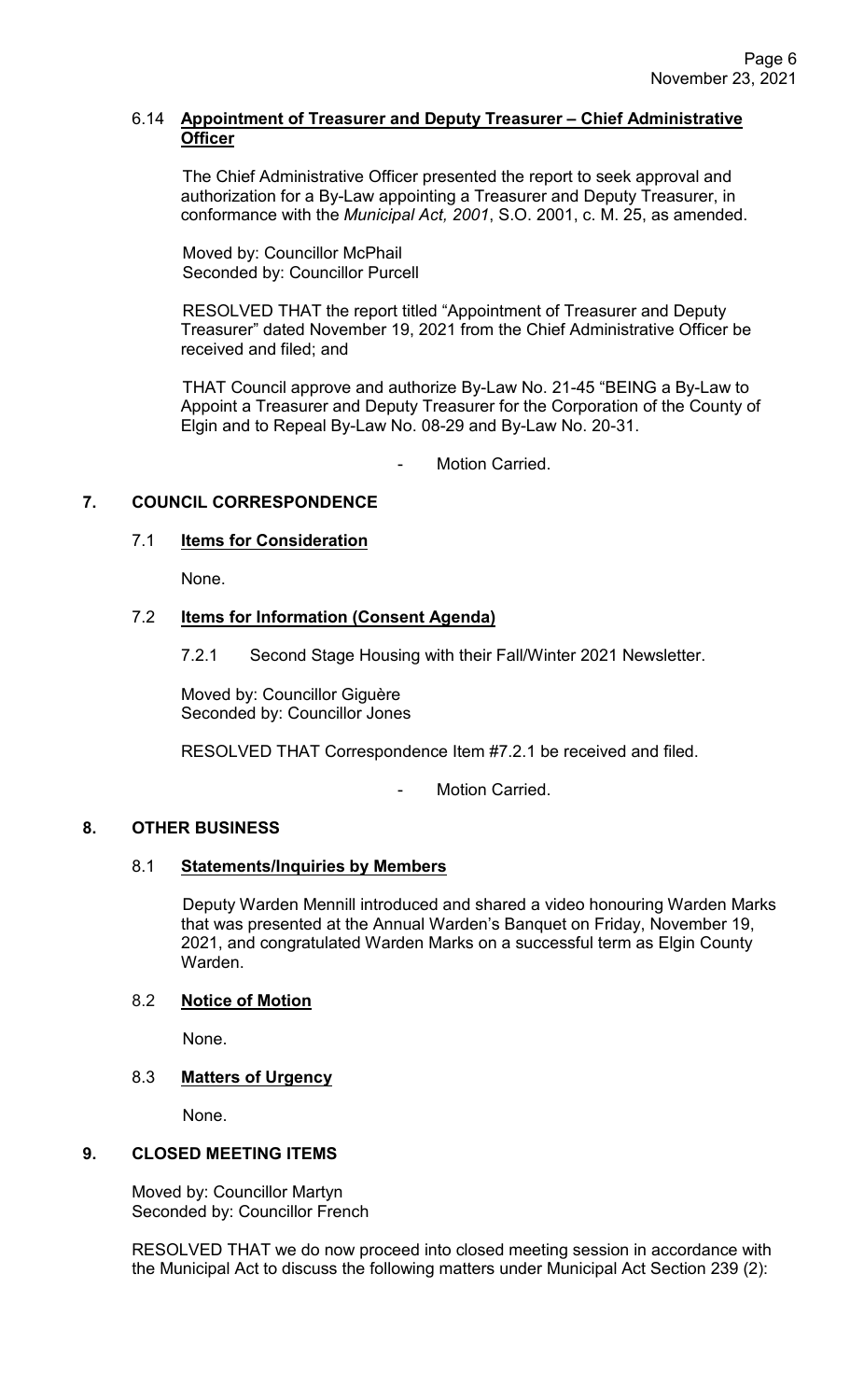#### In-Camera Item #1

*(a) the security of the property of the municipality or local board; (k) a position, plan, procedure, criteria or instruction to be applied to any negotiations carried on or to be carried on by or on behalf of the municipality or local board* - Insurance

In-Camera Item #2

*(a) the security of the property of the municipality or local board; (k) a position, plan, procedure, criteria or instruction to be applied to any negotiations carried on or to be carried on by or on behalf of the municipality or local board* – Telecommunications

In-Camera Item #3

*(a) the security of the property of the municipality or local board* – Property Matter

In-Camera Item #4

The County Solicitor acted as Clerk for In-Camera Item #4.

*(b) personal matters about an identifiable individual, including municipal or local board employees* – CAO Performance Review

Motion Carried.

Council recessed at 9:57 a.m. and reconvened at 10:10 a.m.

## **10. MOTION TO RISE AND REPORT**

Moved by: Councillor Ketchabaw Seconded by: Deputy Warden Mennill

RESOLVED THAT we do now rise and report.

Motion Carried.

In-Camera Item #1 – Insurance

Moved by: Councillor Ketchabaw Seconded by: Deputy Warden Mennill

RESOLVED THAT staff proceed as directed.

Motion Carried.

In-Camera Item #2 – Telecommunications

Moved by: Councillor Purcell Seconded by: Councillor French

RESOLVED THAT staff proceed as directed.

Motion Carried.

In-Camera Item #3 – Property Matter

Moved by: Councillor McPhail Seconded by: Councillor Giguère

RESOLVED THAT the confidential report from the Chief Administrative Officer be received.

Motion Carried.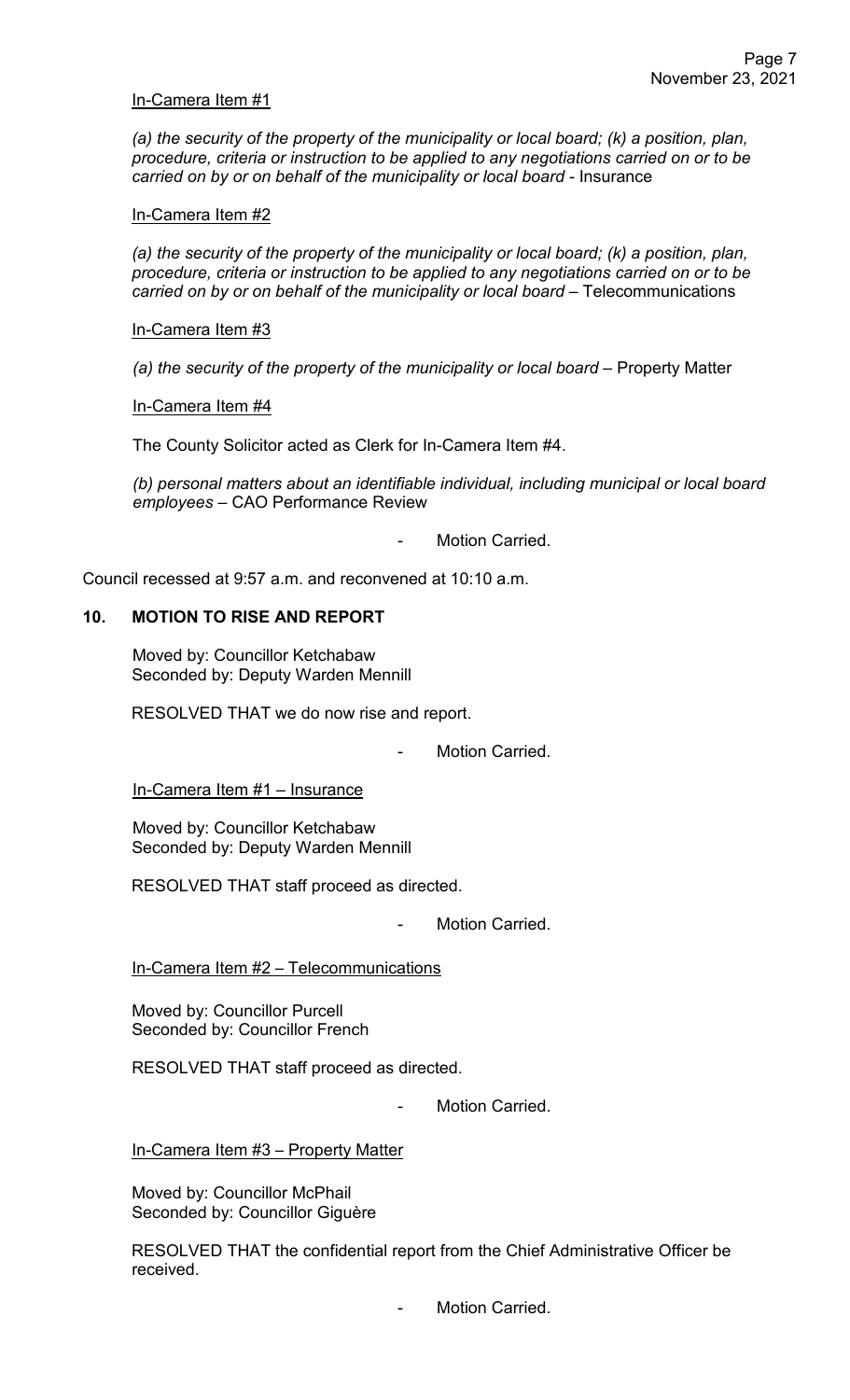In-Camera Item #4 – CAO Performance Review

Moved by: Councillor Giguère Seconded by: Councillor Martyn

RESOLVED THAT the County Solicitor proceed as directed.

Motion Carried.

# **11. MOTION TO ADOPT RECOMMENDATIONS FROM THE COMMITTEE OF THE WHOLE**

Moved by: Councillor French Seconded by: Councillor McPhail

RESOLVED THAT we do now adopt recommendations of the Committee Of The Whole.

Motion Carried.

#### **12. CONSIDERATION OF BY-LAWS**

#### 12.1 **By-Law No. 21-41 – Regulation of Traffic**

To Amend the Schedule to By-Law No. 20-05 Being a Consolidated By-Law for the Regulation of Traffic Including Parking on County Roads.

Moved by: Councillor Martyn Seconded by: Deputy Warden Mennill

RESOLVED THAT By-Law No. 21-41 be now read a first, second and third time and finally passed.

- Motion Carried.

#### 12.2 **By-Law No. 21-42 – Procedural By-Law Amendement**

BEING a By-Law to Amend By-Law No. 19-41, Referred to as the Procedural By-Law.

Moved by: Councillor Purcell Seconded by: Councillor Ketchabaw

RESOLVED THAT By-Law No. 21-42 be now read a first, second and third time and finally passed.

Motion Carried.

#### 12.3 **By-Law No. 21-43 – Appointing Deputy Clerk and Deputy Clerks (Alternate)**

BEING a By-Law to Appoint a Deputy Clerk and Deputy Clerks (Alternate) for the Corporation of the County of Elgin and to Repeal By-Law No. 20-30.

Moved by: Councillor McPhail Seconded by: Deputy Warden Mennill

RESOLVED THAT By-Law No. 21-43 be now read a first, second and third time and finally passed.

Motion Carried.

#### 12.4 **By-Law No. 21-44 – Appointing Treasurer and Deputy Treasurer**

BEING a By-Law to Appoint a Treasurer and Deputy Treasurer for the Corporation of the County of Elgin and to Repeal By-Law No. 08-29 and By-Law No. 20-31.

Moved by: Councillor Giguère